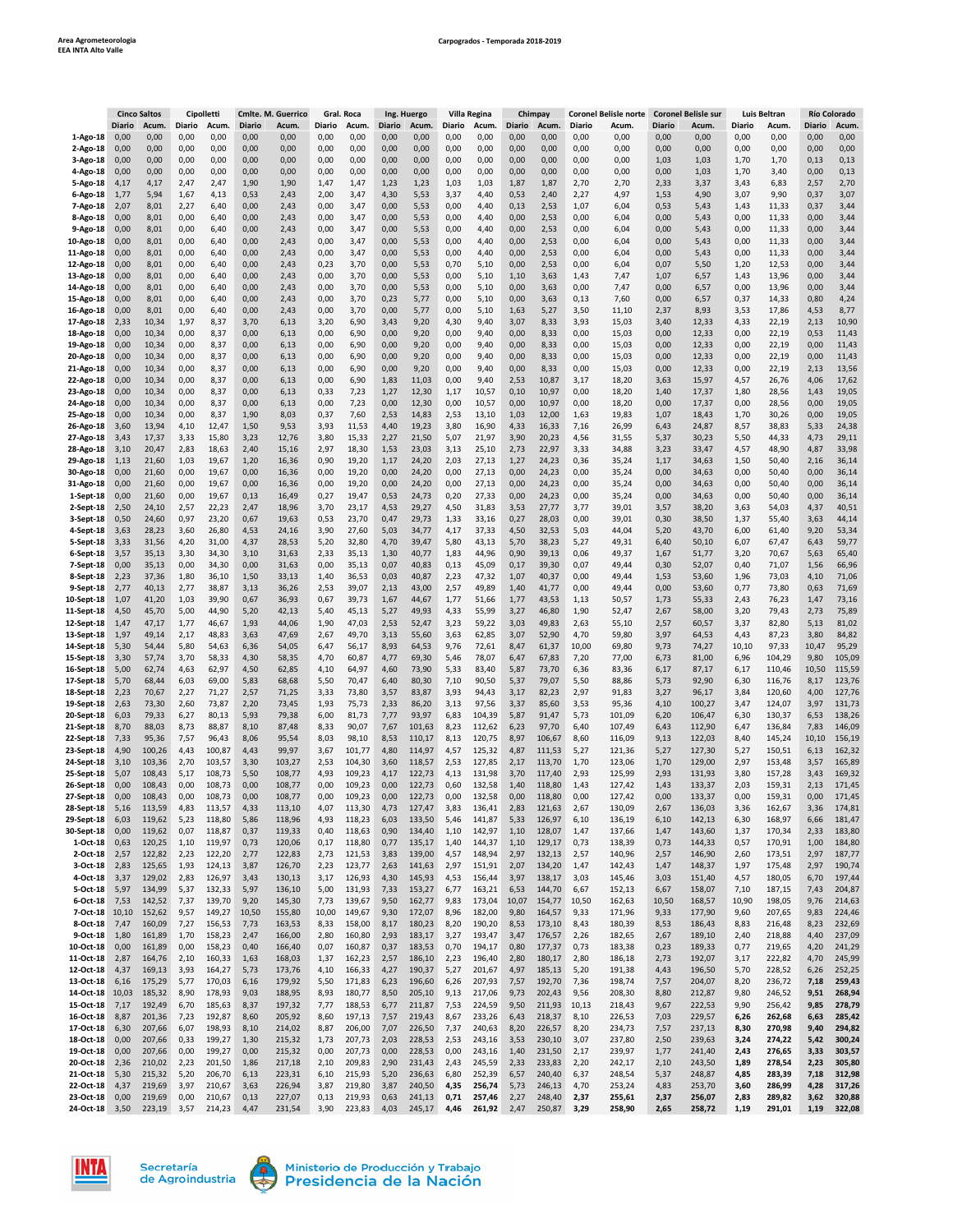|                                    | <b>Cinco Saltos</b><br>Cipolletti |                        |                | Cmlte. M. Guerrico<br>Gral. Roca |                |                  |                | Ing. Huergo      |                | Villa Regina                 |                | Chimpay                                                                                                                  |                | <b>Coronel Belisle norte</b> |                | <b>Coronel Belisle sur</b> |                | Luis Beltran       |                | <b>Río Colorado</b> |                |                                |
|------------------------------------|-----------------------------------|------------------------|----------------|----------------------------------|----------------|------------------|----------------|------------------|----------------|------------------------------|----------------|--------------------------------------------------------------------------------------------------------------------------|----------------|------------------------------|----------------|----------------------------|----------------|--------------------|----------------|---------------------|----------------|--------------------------------|
|                                    | <b>Diario</b>                     | Acum.                  | Diario         | Acum.                            | <b>Diario</b>  | Acum.            | Diario         | Acum.            | Diario         | Acum.                        | Diario         | Acum.                                                                                                                    | <b>Diario</b>  | Acum.                        | Diario         | Acum.                      | <b>Diario</b>  | Acum.              | Diario         | Acum.               | <b>Diario</b>  | Acum.                          |
| 25-Oct-18                          | 6,53                              | 229,72                 | 6,03           | 220,27                           | 5,57           | 237,11           | 4,87           | 228,70           | 4,63           | 249,80                       | 3,76           | 265,68                                                                                                                   | 3,93           | 254,79                       | 3,27           | 262,17                     | 3,40           | 262,11             | 3,17           | 294,18              | 5,05           | 327,13                         |
| 26-Oct-18                          | 3,63                              | 233,35                 | 3,90           | 224,17                           | 2,73           | 239,84           | 3,03           | 231,73           | 2,63           | 252,43                       | 4,27           | 269,95                                                                                                                   | 4,40           | 259,19                       | 3,65           | 265,82                     | 3,73           | 265,84             | 2,91           | 297,09              | 4,55           | 331,68                         |
| 27-Oct-18                          | 8,10                              | 241,45                 | 8,40           | 232,57                           | 8,26           | 248,10           | 9,00           | 240,73           | 8,18           | 260,61                       | 7,80           | 277,76                                                                                                                   | 7,78           | 266,98                       | 8,10           | 273,92                     | 7,03           | 272,87             | 7,20           | 304,29              | 6,04           | 337,72                         |
| 28-Oct-18                          | 11,03                             | 252,48                 | 10,77          | 243,33                           | 11,33          | 259,43           | 10,83          | 251,57           | 9,90           | 270,51                       | 9,90           | 287,66                                                                                                                   | 10,15          | 277,13                       | 9,90           | 283,82                     | 9,25           | 282,12             | 9,85           | 314,14              | 10,51          | 348,23                         |
| 29-Oct-18<br>30-Oct-18             | 7,95<br>6,37                      | 260,43<br>266,80       | 9,33<br>6,52   | 252,66<br>259,18                 | 8,85<br>7,21   | 268,28<br>275,49 | 10,00<br>8,55  | 261,57<br>270,12 | 9,85<br>7,44   | 280,36<br>287,80             | 9,80<br>7,46   | 297,46<br>304,92                                                                                                         | 10,55<br>7,69  | 287,68<br>295,37             | 10,55<br>8,20  | 294,37<br>302,57           | 10,70<br>8,00  | 292,82<br>300,82   | 10,35<br>8,80  | 324,49<br>333,29    | 11,85<br>10,30 | 360,08<br>370,38               |
| 31-Oct-18                          | 2,40                              | 269,20                 | 2,11           | 261,28                           | 2,68           | 278,17           | 2,81           | 272,92           | 2,68           | 290,48                       | 2,80           | 307,72                                                                                                                   | 3,25           | 298,62                       | 3,15           | 305,72                     | 3,30           | 304,12             | 3,40           | 336,69              | 4,61           | 374,99                         |
| 1-Nov-18                           | 1,15                              | 270,35                 | 1,07           | 262,35                           | 1,50           | 279,67           | 1,83           | 274,75           | 2,29           | 292,78                       | 2,05           | 309,77                                                                                                                   | 2,01           | 300,62                       | 1,87           | 307,59                     | 1,69           | 305,81             | 2,04           | 338,73              | 1,87           | 376,86                         |
| 2-Nov-18                           | 4,90                              | 275,25                 | 5,42           | 267,77                           | 5,62           | 285,29           | 6,20           | 280,95           | 6,15           | 298,93                       | 6,00           | 315,77                                                                                                                   | 6,16           | 306,78                       | 5,18           | 312,77                     | 5,53           | 311,34             | 4,73           | 343,46              | 5,88           | 382,75                         |
| 3-Nov-18                           | 6,31                              | 281,56                 | 6,18           | 273,96                           | 5,66           | 290,95           | 6,21           | 287,16           | 5,86           | 304,78                       | 6,80           | 322,57                                                                                                                   | 7,08           | 313,87                       | 8,05           | 320,82                     | 8,10           | 319,44             | 7,70           | 351,16              | 8,28           | 391,03                         |
| 4-Nov-18                           | 8,81                              | 290,37                 | 9,70           | 283,66                           | 8,70           | 299,65           | 8,99           | 296,15           | 8,99           | 313,77                       | 8,51           | 331,08                                                                                                                   | 9,88           | 323,75                       | 10,05          | 330,87                     | 9,62           | 329,06             | 10,90          | 362,06              | 10,63          | 401,65                         |
| 5-Nov-18                           | 5,55                              | 295,93                 | 6,40           | 290,06                           | 6,56           | 306,21           | 7,00           | 303,15           | 6,30           | 320,07                       | 7,40           | 338,48                                                                                                                   | 7,00           | 330,75                       | 7,45           | 338,32                     | 7,70           | 336,76             | 7,20           | 369,26              | 8,45           | 410,10                         |
| 6-Nov-18                           | 3,76                              | 299,69                 | 4,09           | 294,15                           | 3,48           | 309,69           | 4,53           | 307,68           | 3,92           | 323,98                       | 4,20           | 342,68                                                                                                                   | 4,60           | 335,36                       | 3,85           | 342,17                     | 4,22           | 340,99             | 3,50           | 372,76              | 5,85           | 415,95                         |
| 7-Nov-18                           | 8,79                              | 308,47                 | 8,34           | 302,49                           | 8,61           | 318,30           | 8,60           | 316,27           | 8,56           | 332,55                       | 8,32           | 351,00                                                                                                                   | 8,54           | 343,89                       | 8,20           | 350,37                     | 7,79           | 348,78             | 8,56           | 381,32              | 6,81           | 422,76                         |
| 8-Nov-18                           | 12,95                             | 321,42                 | 12,62          | 315,11                           | 13,02          | 331,33           | 13,80          | 330,07           | 14,78          | 347,32                       | 14,17          | 365,16                                                                                                                   | 16,61          | 360,50                       | 16,41          | 366,78                     | 15,73          | 364,50             | 16,31          | 397,63              | 15,87          | 438,63                         |
| 9-Nov-18                           | 10,45                             | 331,87                 | 10,55          | 325,66                           | 10,11          | 341,43           | 10,70          | 340,77           | 10,45          | 357,77                       | 10,35          | 375,51                                                                                                                   | 10,65          | 371,15                       | 10,75          | 377,53                     | 11,00          | 375,50             | 10,45          | 408,08              | 12,77          | 451,40                         |
| 10-Nov-18                          | 6,72                              | 338,59                 | 7,50           | 333,16                           | 8,40           | 349,83           | 10,25          | 351,02           | 9,15           | 366,92                       | 9,85           | 385,36                                                                                                                   | 10,05          | 381,20                       | 9,05           | 386,58                     | 9,75           | 385,25             | 9,95           | 418,03              | 8,80           | 460,20                         |
| 11-Nov-18                          | 4,14                              | 342,72                 | 4,53           | 337,69                           | 4,11           | 353,95           | 6,10           | 357,12           | 4,20           | 371,12                       | 5,90           | 391,26                                                                                                                   | 6,40           | 387,60                       | 4,10           | 390,68                     | 4,10           | 389,35             | 7,50           | 425,53              | 5,95           | 466,15                         |
| 12-Nov-18                          | 5,45                              | 348,18                 | 5,49           | 343,18                           | 7,00           | 360,95           | 7,90           | 365,02           | 7,50           | 378,62                       | 8,00           | 399,26                                                                                                                   | 8,25           | 395,85                       | 7,35           | 398,03                     | 7,35           | 396,70             | 6,70           | 432,23              | 4,55           | 470,70                         |
| 13-Nov-18                          | 9,15                              | 357,33                 | 9,65           | 352,83                           | 8,85           | 369,80           | 7,65           | 372,67           | 7,60           | 386,23                       | 8,00           | 407,26                                                                                                                   | 7,60           | 403,45                       | 9,10           | 407,13                     | 9,10           | 405,80             | 9,00           | 441,23              | 5,13           | 475,83                         |
| 14-Nov-18                          | 7,65                              | 364,98                 | 7,50           | 360,33                           | 8,85           | 378,65           | 8,65           | 381,32           | 9,25           | 395,48                       | 9,75           | 417,01                                                                                                                   | 10,10          | 413,55                       | 9,75           | 416,88                     | 9,75           | 415,55             | 9,60           | 450,83              | 9,33           | 485,17                         |
| 15-Nov-18                          | 4,98                              | 369,96                 | 5,20           | 365,52                           | 5,76           | 384,40           | 6,05           | 387,37           | 6,36           | 401,84                       | 5,88           | 422,89                                                                                                                   | 6,05           | 419,60                       | 6,50           | 423,38                     | 6,25           | 421,80             | 6,10           | 456,93              | 5,76           | 490,93                         |
| 16-Nov-18                          | 6,40                              | 376,36                 | 6,42           | 371,94                           | 6,69           | 391,10           | 6,96           | 394,33           | 7,28           | 409,12                       | 7,28           | 430,17                                                                                                                   | 6,73           | 426,33                       | 6,65           | 430,03                     | 6,58           | 428,38             | 6,71           | 463,64              | 4,96           | 495,89                         |
| 17-Nov-18                          | 6,25                              | 382,61                 | 6,60           | 378,54                           | 6,30           | 397,40           | 6,70           | 401,03           | 5,42           | 414,54                       | 6,65           | 436,82                                                                                                                   | 4,93           | 431,27                       | 5,24           | 435,27                     | 4,88           | 433,27             | 4,21           | 467,85              | 6,25           | 502,14                         |
| 18-Nov-18                          | 6,58                              | 389,19                 | 6,16           | 384,70                           | 6,61           | 404,01           | 7,35           | 408,38           | 6,41           | 420,95                       | 7,55           | 444,38                                                                                                                   | 6,96           | 438,23                       | 6,78           | 442,05                     | 6,65           | 439,92             | 7,13           | 474,98              | 6,77           | 508,91                         |
| 19-Nov-18                          | 9,03                              | 398,22                 | 9,09           | 393,79                           | 9,42           | 413,43           | 9,54           | 417,92           | 8,85           | 429,80                       | 8,75           | 453,13                                                                                                                   | 9,45           | 447,68                       | 10,35          | 452,41                     | 9,75           | 449,67             | 9,85           | 484,83              | 9,43           | 518,35                         |
| 20-Nov-18                          | 11,22                             | 409,44                 | 10,25          | 404,04                           | 9,95           | 423,38           | 10,38          | 428,31           | 10,41          | 440,21                       | 11,20          | 464,33                                                                                                                   | 11,32          | 459,00                       | 11,27          | 463,68                     | 11,66          | 461,34             | 12,04          | 496,87              | 11,12          | 529,47                         |
| 21-Nov-18                          | 12,65                             | 422,09                 | 11,75          | 415,79                           | 14,25          | 437,63           | 14,10          | 442,41           | 11,40          | 451,61                       | 14,55          | 478,88                                                                                                                   | 12,24          | 471,23                       | 13,18          | 476,86                     | 11,68          | 473,02             | 13,25          | 510,12              | 12,64          | 542,11                         |
| 22-Nov-18                          | 6,12                              | 428,21                 | 6,35           | 422,14                           | 6,43           | 444,07           | 7,42           | 449,83           | 7,70           | 459,31                       | 6,74           | 485,62                                                                                                                   | 8,55           | 479,78                       | 8,35           | 485,21                     | 7,80           | 480,82             | 8,50           | 518,62              | 8,80           | 550,91                         |
| 23-Nov-18                          | 6,29                              | 434,50                 | 6,55           | 428,68                           | 6,79           | 450,86           | 7,25           | 457,08           | 7,49           | 466,80                       | 7,21           | 492,83                                                                                                                   | 7,24           | 487,02                       | 8,00           | 493,21                     | 7,48           | 488,29             | 7,80           | 526,42              | 6,91           | 557,82                         |
| 24-Nov-18                          | 7,85                              | 442,35                 | 7,31           | 435,99                           | 8,04           | 458,90           | 8,17           | 465,26           | 8,87           | 475,67                       | 8,61           | 501,43                                                                                                                   | 8,69           | 495,71                       | 9,80           | 503,01                     | 9,67           | 497,96             | 10,10          | 536,52              | 9,51           | 567,32                         |
| 25-Nov-18                          | 8,25                              | 450,60                 | 8,11           | 444,09                           | 8,34           | 467,24           | 9,32           | 474,58           | 8,39           | 484,06                       | 8,54           | 509,98                                                                                                                   | 8,22           | 503,93                       | 11,20          | 514,21                     | 9,16           | 507,11             | 12,05          | 548,57              | 10,87          | 578,19                         |
| 26-Nov-18<br>27-Nov-18             | 10,25                             | 460,85                 | 9,60           | 453,69                           | 10,40          | 477,64<br>486,59 | 10,70<br>9,45  | 485,28<br>494,73 | 10,90          | 494,96                       | 10,95          | 520,93                                                                                                                   | 10,30          | 514,23                       | 9,82           | 524,03                     | 10,12          | 517,23             | 11,45          | 560,02<br>568,47    | 10,63          | 588,82                         |
| 28-Nov-18                          | 9,50<br>10,09                     | 470,35<br>480,44       | 9,50<br>10,55  | 463,19<br>473,74                 | 8,95<br>10,88  | 497,48           |                | 506,08           | 9,15<br>10,25  | 504,11                       | 9,85           | 530,78<br>541,48                                                                                                         | 8,55<br>9,92   | 522,78<br>532,71             | 7,85<br>10,95  | 531,88<br>542,83           | 7,70<br>10,50  | 524,93             | 8,45<br>10,25  | 578,72              | 10,65<br>10,85 | 599,47<br>610,32               |
| 29-Nov-18                          | 12,80                             | 493,24                 | 12,55          | 486,29                           | 12,00          | 509,48           | 11,35<br>13,00 | 519,08           | 13,65          | 514,36<br>528,01             | 10,70<br>13,05 | 554,53                                                                                                                   | 13,86          | 546,57                       | 15,34          | 558,17                     | 14,35          | 535,43<br>549,78   | 15,10          | 593,82              | 12,11          | 622,43                         |
| 30-Nov-18                          | 11,35                             | 504,59                 | 11,60          | 497,89                           | 11,45          | 520,93           | 11,45          | 530,53           | 11,20          | 539,21                       | 10,65          | 565,18                                                                                                                   | 9,85           | 556,42                       | 9,35           | 567,52                     | 9,45           | 559,23             | 9,05           | 602,87              | 10,85          | 633,28                         |
| 1-Dic-18                           | 4,39                              | 508,99                 | 4,60           | 502,50                           | 4,65           | 525,58           | 5,64           | 536,16           | 5,18           | 544,39                       | 5,28           | 570,46                                                                                                                   | 4,97           | 561,39                       | 3,90           | 571,42                     | 4,54           | 563,78             | 4,48           | 607,35              | 5,57           | 638,85                         |
| 2-Dic-18                           | 7,30                              | 516,28                 | 7,13           | 509,63                           | 7,62           | 533,19           | 7,87           | 544,04           | 8,24           | 552,63                       | 7,84           | 578,29                                                                                                                   | 7,54           | 568,92                       | 8,68           | 580,09                     | 8,03           | 571,81             | 8,55           | 615,90              | 8,26           | 647,11                         |
| 3-Dic-18                           | 10,31                             | 526,59                 | 10,16          | 519,79                           | 10,37          | 543,56           | 11,43          | 555,47           | 12,76          | 565,39                       | 11,58          | 589,87                                                                                                                   | 11,61          | 580,54                       | 13,26          | 593,35                     | 11,84          | 583,65             | 14,13          | 630,03              | 11,02          | 658,13                         |
| 4-Dic-18                           | 12,77                             | 539,37                 | 12,75          | 532,54                           | 11,55          | 555,11           | 11,70          | 567,17           | 9,72           | 575,11                       | 9,49           | 599,36                                                                                                                   | 11,40          | 591,94                       | 10,25          | 603,60                     | 9,70           | 593,35             | 10,95          | 640,98              | 9,44           | 667,56                         |
| 5-Dic-18                           | 6,00                              | 545,37                 | 6,25           | 538,79                           | 5,80           | 560,91           | 5,80           | 572,97           | 5,30           | 580,41                       | 5,40           | 604,76                                                                                                                   | 4,20           | 596,14                       | 4,10           | 607,70                     | 3,90           | 597,25             | 4,70           | 645,68              | 5,55           | 673,11                         |
| 6-Dic-18                           | 6,80                              | 552,17                 | 6,80           | 545,59                           | 6,95           | 567,86           | 6,80           | 579,77           | 6,91           | 587,32                       | 6,41           | 611,17                                                                                                                   | 6,26           | 602,40                       | 5,55           | 613,25                     | 5,85           | 603,09             | 5,56           | 651,24              | 6,21           | 679,32                         |
| 7-Dic-18                           | 10,38                             | 562,55                 | 10,41          | 556,00                           | 10,42          | 578,28           | 11,00          | 590,77           | 11,51          | 598,83                       | 10,92          | 622,09                                                                                                                   | 11,04          | 613,44                       | 12,38          | 625,63                     | 10,74          | 613,83             | 12,05          | 663,29              | 9,80           | 689,13                         |
| 8-Dic-18                           | 12,46                             | 575,01                 | 12,46          | 568,46                           | 13,33          | 591,61           | 13,89          | 604,67           | 15,27          | 614,10                       | 15,91          | 638,00                                                                                                                   | 15,35          | 628,79                       | 15,76          | 641,40                     | 15,22          | 629,05             | 15,61          | 678,90              | 15,25          | 704,37                         |
| 9-Dic-18                           | 10,20                             | 585,21                 | 10,00          | 578,46                           | 10,65          | 602,26           | 11,85          | 616,52           | 11,00          | 625,10                       | 12,35          | 650,35                                                                                                                   | 12,30          | 641,09                       | 12,55          | 653,95                     | 11,60          | 640,65             | 12,30          | 691,20              | 11,89          | 716,27                         |
| 10-Dic-18                          | 9,35                              | 594,56                 | 9,95           | 588,41                           | 10,80          | 613,06           | 11,20          | 627,72           | 10,95          | 636,05                       | 11,35          | 661,70                                                                                                                   | 10,30          | 651,39                       | 11,05          | 665,00                     | 10,65          | 651,30             | 12,10          | 703,30              | 11,80          | 728,07                         |
| 11-Dic-18                          | 6,99                              | 601,55                 | 7,21           | 595,62                           | 7,21           | 620,27           | 8,35           | 636,07           | 8,00           | 644,05                       | 9,10           | 670,80                                                                                                                   | 9,25           | 660,64                       | 10,85          | 675,85                     | 10,95          | 662,25             | 11,20          | 714,50              | 12,70          | 740,77                         |
| 12-Dic-18                          | 8,43                              | 609,99                 | 8,27           | 603,88                           | 9,50           | 629,77           | 9,80           | 645,87           | 9,23           | 653,28                       | 11,15          | 681,95                                                                                                                   | 10,05          | 670,69                       | 10,75          | 686,60                     | 11,10          | 673,35             | 10,60          | 725,10              | 10,48          | 751,25                         |
| 13-Dic-18                          | 10,65                             | 620,64                 | 10,55          | 614,43                           | 11,50          | 641,27           | 11,95          | 657,82           | 12,80          | 666,08                       | 11,35          | 693,30                                                                                                                   | 9,55           | 680,24                       | 9,20           | 695,80                     | 8,30           | 681,65             | 9,35           | 734,45              | 10,20          | 761,45                         |
| 14-Dic-18                          | 7,15                              | 627,79                 | 7,25           | 621,68                           | 8,40           | 649,67           | 9,15           | 666,97           | 9,65           | 675,73                       | 9,70           | 703,00                                                                                                                   | 10,15          | 690,39                       | 9,85           | 705,65                     | 10,15          | 691,80             | 9,75           | 744,20              | 8,65           | 770,10                         |
| 15-Dic-18                          | 9,07                              | 636,86                 | 8,65           | 630,33                           | 9,22           | 658,89           | 9,09           | 676,06           | 8,80           | 684,53                       | 9,34           | 712,34                                                                                                                   | 9,49           | 699,88                       | 11,20          | 716,85                     | 10,75          | 702,55             | 10,65          | 754,85              | 10,08          | 780,18                         |
| 16-Dic-18                          | 12,05                             | 648,91                 | 10,80          | 641,13                           | 11,75          | 670,64           | 11,45          | 687,51           | 11,25          | 695,78                       | 12,50          | 724,84                                                                                                                   | 12,34          | 712,22                       | 13,03          | 729,88                     | 12,96          | 715,52             | 13,34          | 768,19              | 12,49          | 792,68                         |
| 17-Dic-18                          | 7,15                              | 656,06                 | 7,28           | 648,41                           | 7,25           | 677,89           | 8,25           | 695,76           | 8,40           | 704,18                       | 8,75           | 733,59                                                                                                                   | 8,45           | 720,67                       | 8,50           | 738,38                     | 8,40           | 723,92             | 8,45           | 776,64              | 9,20           | 801,88                         |
| 18-Dic-18                          | 9,93                              | 666,00                 | 10,23          | 658,64                           | 10,26          | 688,14           | 10,66          | 706,42           | 11,45          | 715,62                       | 12,29          | 745,88                                                                                                                   | 10,03          | 730,70                       | 10,70          | 749,08                     | 10,07          | 733,98             | 10,00          | 786,64              | 8,50           | 810,38                         |
| 19-Dic-18                          | 12,55                             | 678,55                 | 11,60          | 670,24                           | 12,35          | 700,49           | 12,99          | 719,41           | 14,73          | 730,36                       | 14,64          | 760,52                                                                                                                   | 15,19          | 745,89                       | 15,82          | 764,90                     | 15,90          | 749,88             | 15,98          | 802,62              | 14,82          | 825,20                         |
| 20-Dic-18                          | 9,35                              | 687,90                 | 9,40           | 679,64                           | 9,30           | 709,79           | 9,30           | 728,71           | 10,40          | 740,76                       | 10,60          | 771,12                                                                                                                   | 10,85          | 756,74                       | 9,00           | 773,90                     | 9,70           | 759,58             | 9,55           | 812,17              | 10,10          | 835,30                         |
| 21-Dic-18                          | 11,58                             | 699,48                 | 11,16          | 690,80                           | 11,32          | 721,11           | 11,83          | 740,54           | 11,91          | 752,67                       | 11,43          | 782,55                                                                                                                   | 11,38          | 768,13                       | 11,95          | 785,85                     | 10,98          | 770,57             | 12,16          | 824,33              | 11,53          | 846,83                         |
| 22-Dic-18 13,55                    |                                   | 713,02                 | 13,40          | 704,19<br>717,82                 | 13,16          | 734,27           | 13,24          | 753,78           | 13,39          | 766,05                       | 13,26          | 795,81                                                                                                                   | 13,64          | 781,76                       | 15,97          | 801,82                     | 14,14          | 784,70             | 15,21          | 839,54              | 13,46          | 860,30<br>876,43               |
| 23-Dic-18 13,38<br>24-Dic-18 13,93 |                                   | 726,40<br>740,33       | 13,63<br>14,10 | 731,91                           | 14,03<br>13,44 | 748,30<br>761,74 | 14,45<br>13,91 | 768,23<br>782,13 | 13,50<br>13,22 | 779,55 14,52<br>792,78 13,86 |                | 810,33<br>824,20                                                                                                         | 13,72<br>14,41 | 795,48<br>809,89             | 15,00<br>14,56 | 816,82<br>831,38           | 15,00<br>14,56 | 799,70<br>814,27   | 15,84<br>15,72 | 855,38<br>871,10    | 16,13<br>14,67 | 891,10                         |
| 25-Dic-18 17,07                    |                                   | 757,41                 | 17,00          | 748,91                           | 16,00          | 777,74           | 15,65          | 797,78           | 16,46          | 809,23                       | 17,30          | 841,49                                                                                                                   | 16,35          | 826,23                       | 15,77          | 847,15                     | 15,77          | 830,04             | 16,35          | 887,45              | 16,26          | 907,36                         |
| 26-Dic-18 10,60                    |                                   | 768,01                 | 10,80          | 759,71                           | 10,15          | 787,89           | 11,20          | 808,98           | 10,25          | 819,48                       | 10,60          | 852,09                                                                                                                   | 9,85           | 836,08                       | 9,85           | 857,00                     | 9,85           | 839,89             | 10,40          | 897,85              | 13,10          | 920,46                         |
| 27-Dic-18 11,65                    |                                   | 779,66                 | 10,60          | 770,31                           | 10,70          | 798,59           | 10,80          | 819,78           | 10,55          | 830,03                       | 12,30          | 864,39                                                                                                                   | 12,40          | 848,48                       | 12,45          | 869,45                     | 12,45          | 852,34             | 13,70          | 911,55              | 14,17          | 934,63                         |
| 28-Dic-18                          | 13,40                             | 793,06                 | 13,35          | 783,66                           | 11,38          | 809,96           | 11,58          | 831,36           | 11,26          | 841,29                       | 11,65          | 876,04                                                                                                                   | 11,35          | 859,83                       | 15,03          | 884,48                     | 11,89          | 864,23             | 13,61          | 925,16              | 12,48          | 947,10                         |
| 29-Dic-18                          | 9,42                              | 802,48                 | 9,92           | 793,58                           | 9,88           | 819,85           | 10,43          | 841,79           | 10,59          | 851,88                       | 11,36          | 887,40                                                                                                                   | 11,58          | 871,41                       | 12,82          | 897,30                     | 12,46          | 876,69             | 12,94          | 938,10              | 14,92          | 962,03                         |
| 30-Dic-18                          | 9,90                              | 812,38                 | 9,20           | 802,78                           | 8,48           | 828,33           | 9,25           | 851,04           | 7,87           | 859,75                       | 8,95           | 896,35                                                                                                                   | 8,21           | 879,62                       | 9,20           | 906,50                     | 8,81           | 885,49             | 9,25           | 947,35              | 10,12          | 972,14                         |
| 31-Dic-18                          | 10,35                             | 822,73                 | 9,99           | 812,77                           | 10,61          | 838,94           | 10,38          | 861,41           | 10,36          | 870,10                       | 10,41          | 906,77                                                                                                                   | 10,86          | 890,48                       | 12,42          | 918,92                     | 11,11          | 896,61             | 12,43          | 959,77              | 11,16          | 983,31                         |
| 1-Ene-19                           | 9,74                              | 832,48                 | 10,59          | 823,36                           | 10,51          | 849,45           | 11,26          | 872,67           | 11,18          | 881,29                       | 12,94          | 919,71                                                                                                                   | 11,05          | 901,53                       | 11,50          | 930,42                     | 10,05          | 906,66             | 11,95          | 971,72              | 14,10          | 997,41                         |
| 2-Ene-19                           | 8,90                              | 841,38                 | 9,05           | 832,41                           | 9,55           | 859,00           | 10,10          | 882,77           | 8,85           | 890,14                       | 9,55           | 929,26                                                                                                                   | 8,25           | 909,78                       | 7,75           | 938,17                     | 7,85           | 914,51             | 8,90           | 980,62              |                | 10,30 1007,71                  |
| 3-Ene-19                           | 8,35                              | 849,73                 | 8,51           | 840,93                           | 8,88           | 867,88           | 8,86           | 891,62           | 8,90           | 899,04                       | 9,14           | 938,40                                                                                                                   | 8,14           | 917,93                       | 8,93           | 947,10                     | 8,54           | 923,04             | 8,26           | 988,88              | 8,86           | 1016,57                        |
| 4-Ene-19 12,95                     |                                   | 862,68                 | 12,10          | 853,03                           | 12,22          | 880,10           | 12,41          | 904,04           | 11,02          | 910,06                       | 12,26          | 950,66                                                                                                                   | 10,91          | 928,84                       | 12,89          | 960,00                     | 11,50          | 934,55             | 12,67          | 1001,55             |                | 11,42 1027,98                  |
| 5-Ene-19                           | 12,75                             | 875,42                 | 12,41          | 865,44                           | 12,15          | 892,25           | 12,59          | 916,63           | 12,08          | 922,14                       | 12,47          | 963,12                                                                                                                   | 12,48          | 941,32                       | 13,30          | 973,30                     | 11,81          | 946,35             | 13,25          | 1014,80             | 13,54          | 1041,52                        |
| 6-Ene-19 15,05                     |                                   | 890,47                 | 15,05          | 880,48                           | 14,32          | 906,57           | 14,50          | 931,12           | 12,21          | 934,35                       | 13,50          | 976,62                                                                                                                   | 14,09          | 955,41                       | 16,07          | 989,37                     | 16,07          | 962,42             | 16,45          | 1031,25             |                | 14,74 1056,26                  |
| 7-Ene-19                           | 10,10                             | 900,57                 | 10,80          | 891,28                           | 10,00          | 916,57           | 10,65          | 941,77           | 10,60          | 944,95                       | 11,20          | 987,82                                                                                                                   | 11,35          | 966,76                       | 13,15          | 1002,52                    | 12,20          | 974,62             | 14,10          | 1045,35             |                | 12,13 1068,40                  |
| 8-Ene-19                           | 8,50                              | 909,07                 | 7,85           | 899,13                           | 7,95           | 924,52           | 7,10           | 948,87           | 7,25           | 952,20                       | 7,85           | 995,67                                                                                                                   | 6,50           | 973,26                       | 7,55           | 1010,07                    | 6,00           | 980,62             | 8,25           | 1053,60             | 10,00          | 1078,40                        |
| 9-Ene-19                           | 2,09                              | 911,16                 | 1,92           | 901,05                           | 2,02           | 926,54           | 2,47           | 951,34           | 2,92           | 955,12                       | 3,12           | 998,79                                                                                                                   | 5,30           | 978,56                       | 5,80           | 1015,87                    | 4,75           | 985,37             | 5,40           | 1059,00             | 9,70           | 1088,10                        |
| 10-Ene-19                          | 5,24                              | 916,41                 | 5,37           | 906,42                           | 5,46           | 932,00           | 5,50           | 956,84           | 5,63           | 960,75                       | 5,69           | 1004,48                                                                                                                  | 6,08           | 984,64                       | 5,88           | 1021,75                    | 6,00           | 991,37             | 5,49           | 1064,50             | 8,25           | 1096,34                        |
| 11-Ene-19                          | 8,17                              | 924,57                 | 8,81           | 915,23                           | 9,37           | 941,38           | 9,76           | 966,60           | 10,18          | 970,93                       | 9,39           | 1013,86                                                                                                                  | 9,93           | 994,57                       | 12,08          | 1033,82                    | 10,12          | 1001,48            | 11,33          | 1075,83             | 9,07           | 1105,41                        |
| 12-Ene-19                          | 7,45                              | 932,02                 | 7,60           | 922,83                           | 7,95           | 949,33           | 9,10           | 975,70           | 10,35          | 981,28                       | 10,95          | 1024,81 11,10                                                                                                            |                | 1005,67 11,85                |                | 1045,67                    | 11,15          | 1012,63            | 11,90          | 1087,73             |                | 12,75 1118,16                  |
| 13-Ene-19                          | 9,85                              | 941,87                 | 9,50           | 932,33                           | 9,09           | 958,41           | 9,73           | 985,43           | 9,82           | 991,09                       |                | 11,34 1036,16 10,20                                                                                                      |                | 1015,87 11,15                |                | 1056,82                    | 10,90          | 1023,53            | 12,45          | 1100,18             |                | 13,02 1131,18                  |
| 14-Ene-19 10,38                    |                                   | 952,25                 | 10,52          | 942,84                           | 10,94          | 969,36           | 12,06          | 997,49           |                |                              |                | 11,56 1002,65 11,82 1047,98 12,25 1028,12 12,78                                                                          |                |                              |                | 1069,60                    | 12,19          | 1035,73            | 13,55          | 1113,73             |                | 15,13 1146,31                  |
| 15-Ene-19<br>16-Ene-19 11,50       | 12,00                             | 964,26<br>975,76 11,80 | 12,22          | 955,07<br>966,87 11,20           | 11,86          | 981,22<br>992,42 | 12,81          |                  |                |                              |                | 1010,30 12,85 1015,50 12,04 1060,02 12,76 1040,88 15,53<br>11,30 1021,60 11,85 1027,35 12,95 1072,97 11,80 1052,68 11,80 |                |                              |                | 1085,13<br>1096,93         | 14,13<br>12,15 | 1049,86<br>1062,01 | 16,28<br>13,45 | 1130,00<br>1143,45  |                | 14,72 1161,03<br>13,32 1174,35 |
|                                    |                                   |                        |                |                                  |                |                  |                |                  |                |                              |                |                                                                                                                          |                |                              |                |                            |                |                    |                |                     |                |                                |